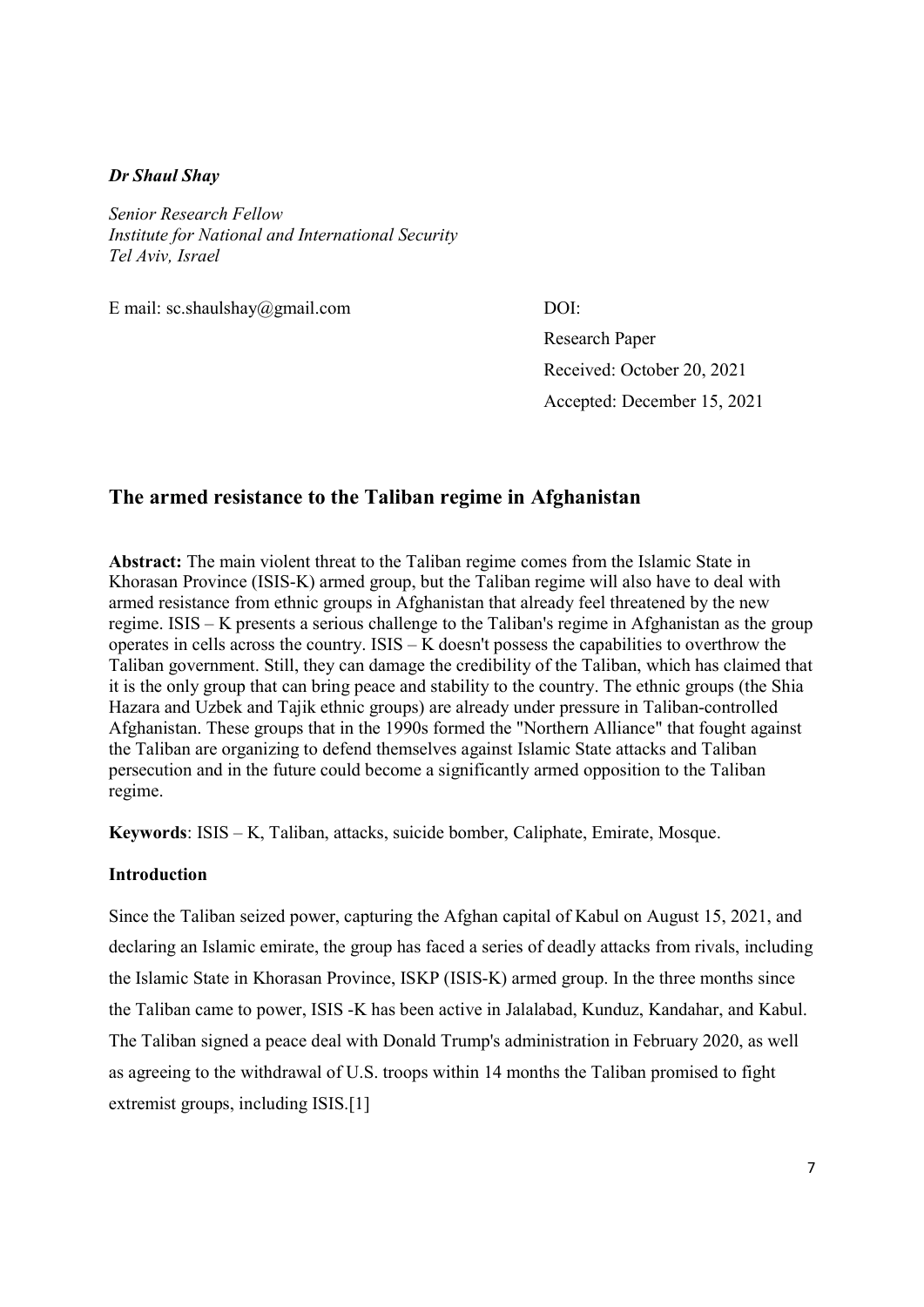Taliban leaders have committed to preventing ISIS from gaining from the situation in Afghanistan, with spokesman Zabihullah Mujahid saying: "We assure you that we will not let ISIS become active in the country, in the areas under our control. "As for the presence of terrorists from other countries, I completely deny this. There are no terrorists from Central Asia or China in the country. We will prevent them from entering the country." [2] He denied the movement had any genuine presence in Afghanistan: "The ISIS that exists in Iraq and Syria does not exist here. Still, some people who may be our own Afghans have adopted the ISIS mentality, which is a phenomenon that the people do not support. The security forces of the Islamic Emirate are ready and will stop them," he said. [3]

On November 10, 2021, Khalil Hamraz, a spokesman for the Taliban intelligence service, told reporters in Kabul that the agency had arrested close to 600 ISIS - K members. He added that at least 33 ISIS - K members have been killed in gun battles with Taliban security forces. [4] The ISIS's attacks had caused mounting worries outside Afghanistan about the potential for the country to become a haven for militant groups as it was when an al-Qaeda group attacked the U.S. in 2001. U.N. Special Representative Deborah Lyons told the Security Council, on November 17, 2021, that ISIS now seems to be present "in all provinces" of the country, and the Taliban is responding with "extrajudicial detentions and killings" of any suspected members of ISIS-K.[5]

The U.S. believes that terrorist groups can quickly reconstitute Afghanistan under Taliban rules and is concerned the country will become a terrorist haven and a launching pad for international attacks. The U.S. Chairman of the Joint Chiefs, General Mark Milley, said in September 2021, there is a "real possibility" that al-Qaeda or ISIS could reconstitute Afghanistan under Taliban rule within the next six to 36 months. [6]

The security challenge comes as the United Nations has repeatedly warned that Afghanistan is on the brink of the world's worst humanitarian crisis. More than half the country is facing "acute" food shortages. Around 3.2 million children are expected to suffer from acute malnutrition in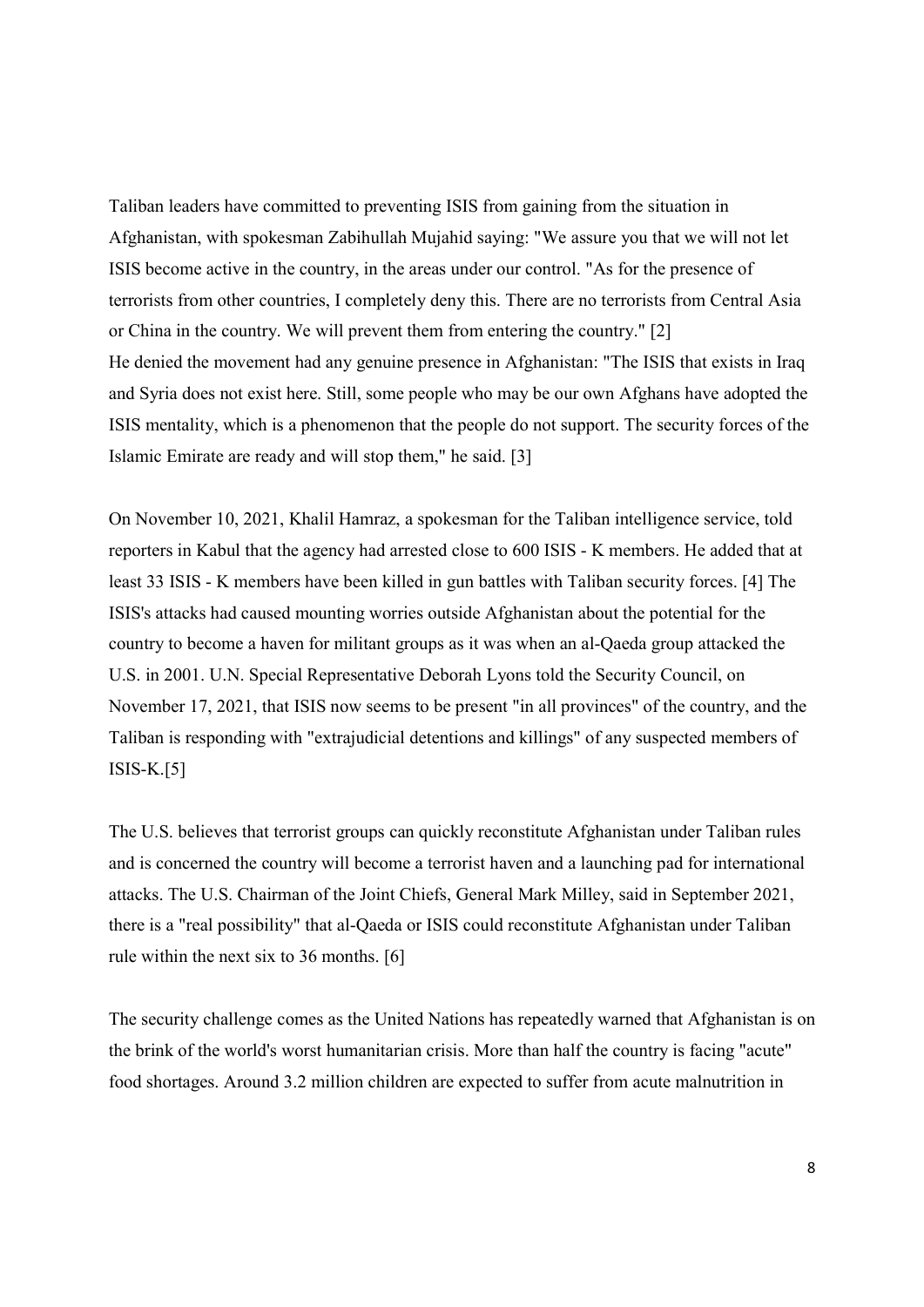Afghanistan by the end of this year, with 1 million of them at risk of dying as temperatures drop, a World Health Organization spokesperson said on November 12, 2021. [7]

## The Taliban and ISIS - K - background

The Taliban were ousted from power by US-led forces in 2001 for refusing to hand over Al-Qaeda leaders responsible for the September 11 attacks. In 2015, when ISIS was at its peak, controlling much of Iraq and Syria and after the declaration of a worldwide caliphate, ISIS started to extend its geographical reach beyond Iraq and Syria. As part of this strategy, ISIS formed its Khorasan Province in Afghanistan. ISIS – K was established in January 2015 and named itself after "Khorasan," part of an Islamic empire which stretched from Iran to the western Himalayas from the 6th century.

In 2015, ISIS took advantage of the weakness of the Taliban, whose leadership found refuge in Pakistan, was at war with US-led coalition forces in Afghanistan, and began recruiting Taliban defectors and establishing its infrastructure in the country. ISIS - Khorasan (ISIS-K) - the Afghan affiliate of ISIS, first appeared in eastern Afghanistan in the Nangarhar and Kunar provinces in 2015 and later made inroads into other areas, particularly the north. It also created sleeper cells in cities in Pakistan and Afghanistan, including Kabul.

The Taliban leader Mullah Akhtar Mohammad Mansour asked his ISIS counterpart Abu Bakr al-Baghdadi to stop recruiting former Taliban fighters. He had called for the two groups to unite under the Taliban's leadership to achieve a common goal of ruling by sharia law. However, his request was denied, and since 2015 ISIS-K battled the Afghan national army, the US-led coalition forces, and the Taliban. The sources of the conflict between the Taliban and ISIS - K are mainly religious and ideological. The Taliban and ISIS are both extremist groups seeking to form authoritarian states under their strict interpretation of Sharia law and are prepared to use violence to achieve their aim and have used tactics like suicide bombers. But Taliban's goals are limited in nature. They were primarily interested in expelling Western forces from Afghanistan and creating an Islamic Emirate within that country's borders.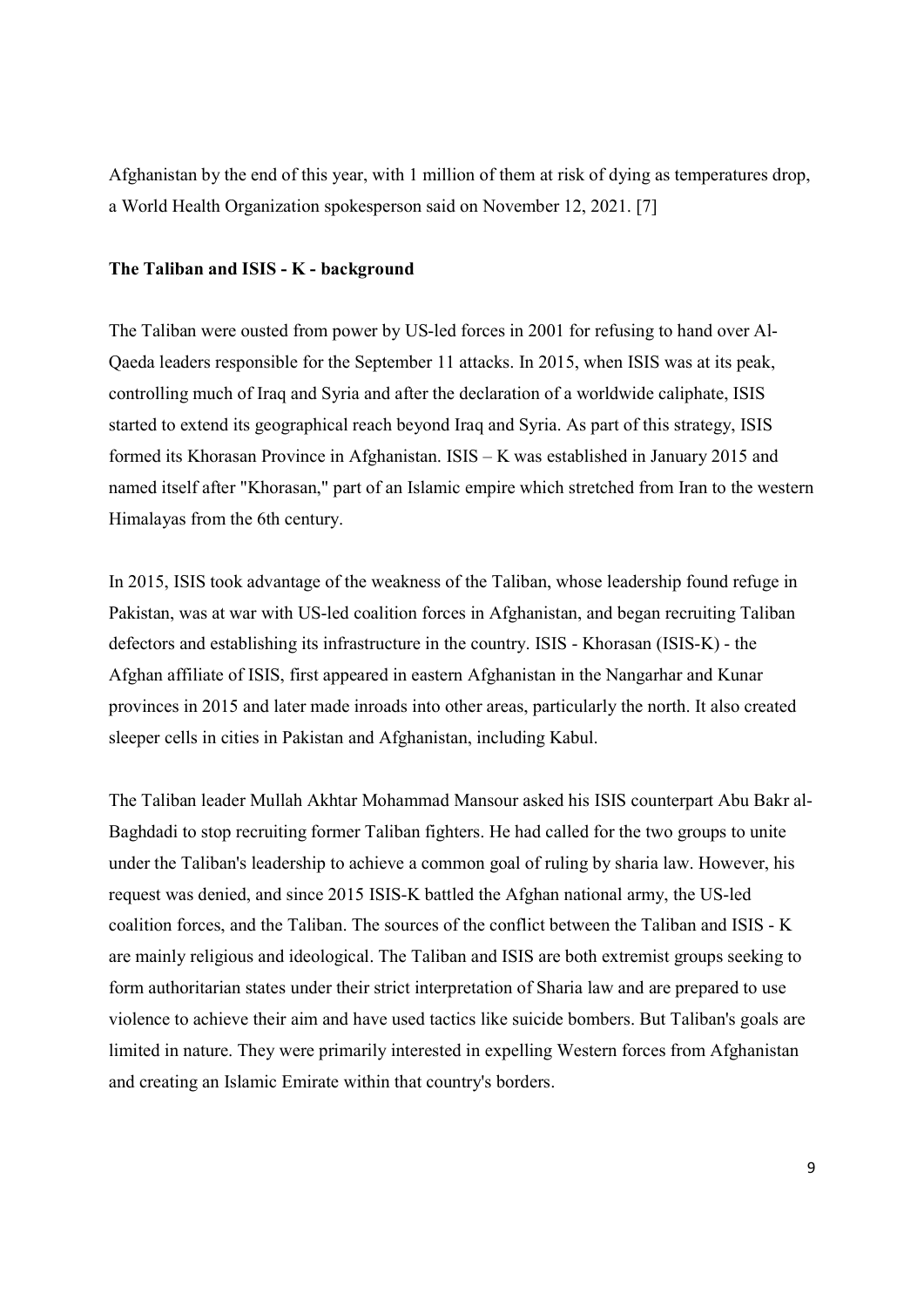The Islamic State in Afghanistan, on the other hand, seeks to acquire the same territory as the Taliban but as a part of a global "Caliphate." [8] ISIS believes in unmitigated violence, extreme commitment to doctrinal purity, and apocalyptic predictions. At the same time, the Taliban has shown greater pragmatism in recent years negotiating with the U.S. and other countries. [9]. In 2017, ISIS and the Taliban fought in Jowzjan, the northern province of Afghanistan, and 22 were killed in battles between the groups. In the summer of 2018, the Taliban succeeded in clearing ISIS - K out of Jowzjan. [10]. The U.S. forces and the Afghan security forces prioritized fighting ISIS – K, and in the years 2015 – 2020, they conducted intensive operations against the group. The first leader of ISIS - K was a Pakistani national, Hafiz Saeed Khan. Khan's deputy within the organization was a former Talib called Abdul Rauf Aliza. Abdul Rauf Aliza, was a provinciallevel Taliban commander before falling out with the Taliban leadership in 2014. In response to attacks in Afghanistan, the U.S. carried out airstrikes to kill Aliza in 2015 and Hafiz Saeed Khan in Nangarhar Province in 2016.

He was replaced by Abdul Hasib, who was killed in operation on April 27, 2017, conducted jointly by Afghan and U.S. Special Forces in the province of Nangarhar. Hasib's successor, Abu Sayed, only lasted about two months before he and a bunch of cronies were killed in an airstrike on the group's headquarters in Kunar province. [11] In 2017, former U.S. President Donald Trump used aerial operations, including the use of "mother of all bombs," or MOAB, in a major airstrike launched against the group to destroy the network of tunnels and other hideouts used by insurgents in the Achin district. [12] The U.S. aerial operations and several operations by special forces crippled ISIS-K. The group also suffered a series of setbacks throughout 2019, and at the end of the year, hundreds of fighters and their families surrendered to the Afghan government, totaling almost 1,500 people by the start of 2020. The U.S. killing of Islamic State leader Abu Bakr al-Baghdadi in northern Syria in October 2019 was a further blow, and experts even began to declare that the organization had been defeated. [13] Since June 2020, ISIS-K has been led by Shahab al-Muhajir, also known as "Sanaullah," who took over after Afghan special forces captured his predecessor, Aslam Farooqi, and other senior members. Al-Muhajir is suspected of having previously been a mid-level commander in the Haqqani Network. [14]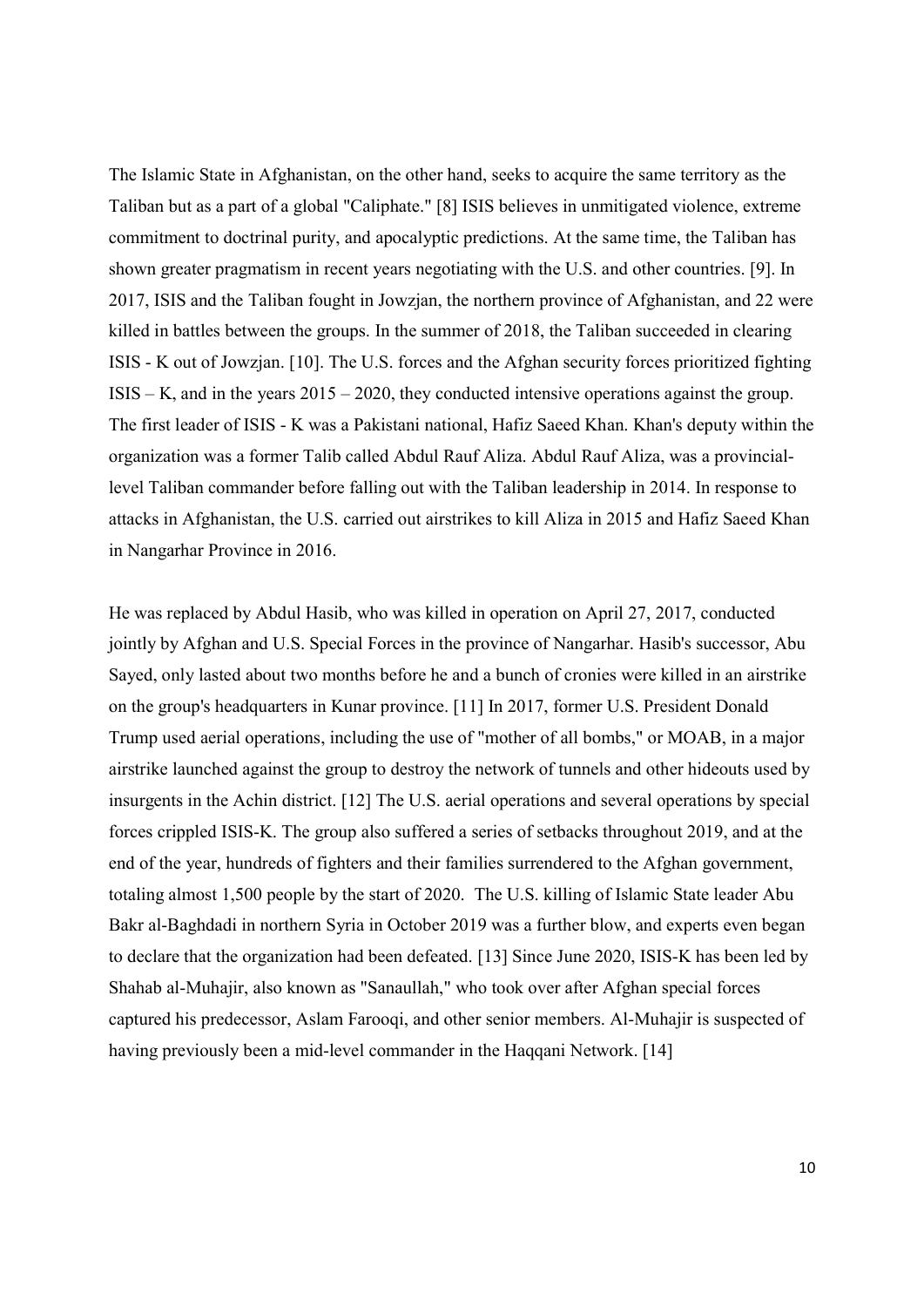Al Muhajir's goal has been to lead the organization out of relative decline by launching attacks against the U.S. forces, the Afghan government's forces, and sectarian attacks mainly against the Shia Hazara minority.

After the withdrawal of the U.S. and NATO forces and the collapse of the Afghan security forces, the ISIS – K can focus the majority of its operational resources on the Taliban instead of splitting those resources to resist multiple actors. Under Al Muhajir's leadership, the Islamic State in Afghanistan has been featured in the Islamic State-Central's propaganda as a highperforming affiliate. ISIS – K consists of local militants and former Afghan and Pakistani Taliban, and some former al-Qaeda members. But the group is believed to be relatively small, and experts estimate the group's strength at about 2,000 fighters.

# The terror campaign of ISIS-K (August – November 2021) A bomb attack in Kabul

At least one person was killed and four others injured on November 13, 2021, when a bomb destroyed a minibus near a Taliban checkpoint in Kabul. Hamid Seighani, a well-known Afghan journalist who worked for the Ariana News television network, died in the Blast. According to the AFP news agency, the incident happened in Dasht-e Barchi, a Kabul suburb dominated by members of the mainly Shia Hazara community. [15] ISIS-K claimed the attack in a statement on its Telegram channels.ISIS-K boasted it had killed and injured "20 Shia apostates," including a journalist, saying it had placed bombs on buses. [16]

### The attack on Mosque in Nangarhar

At least three people were killed and 15 wounded on November 12, 2021, by a blast at a mosque in Afghanistan's Nangarhar province. The Blast happened in Spin Ghar district of the eastern region, a hotbed of ISIS - K activity since the Taliban seized power in the country in August. [17]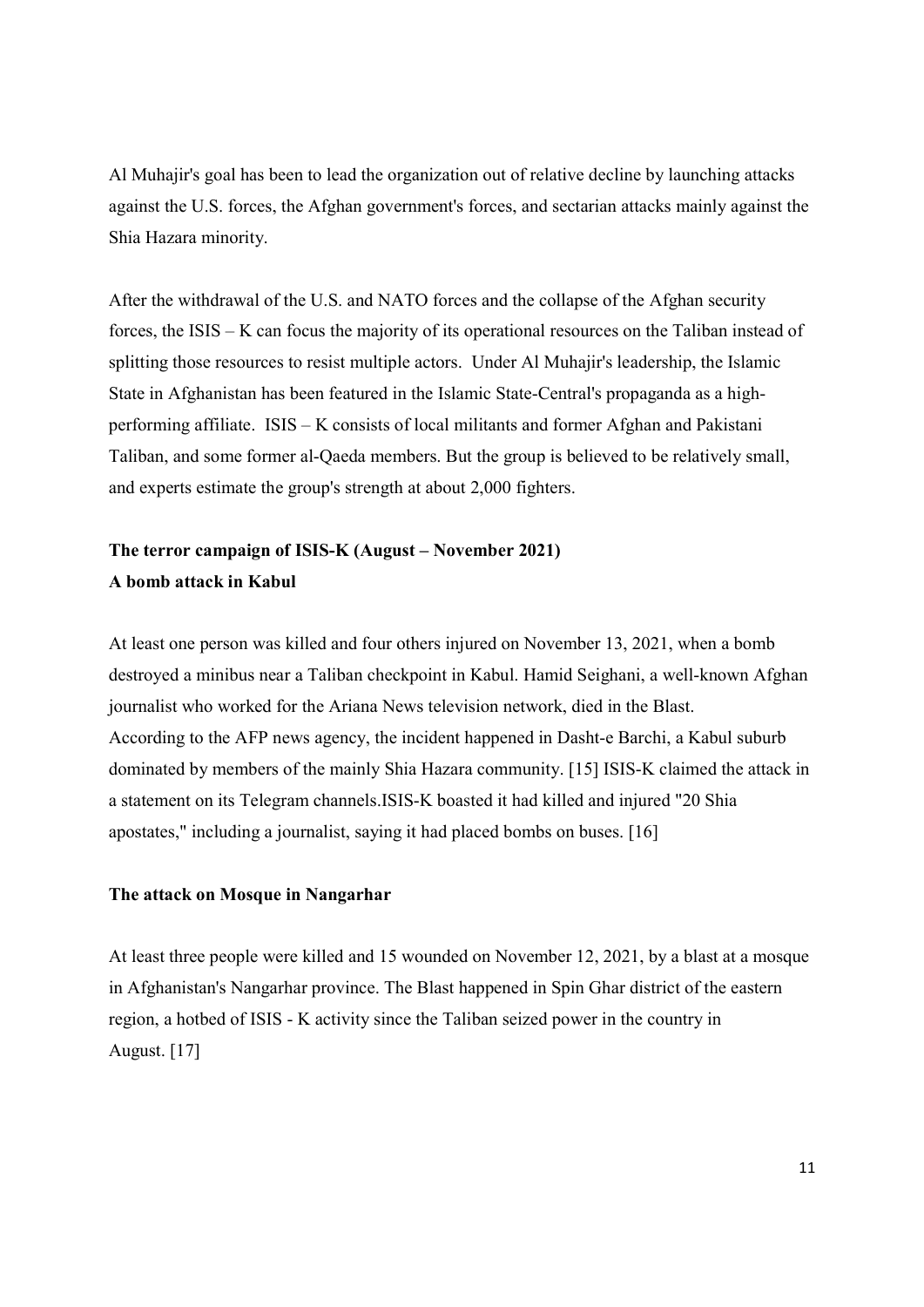### The attack on a hospital in Kabul

On November 2, 2021, at least 19 people were killed and 50 wounded when two explosions followed by gunfire hit Afghanistan's most prominent military hospital in Kabul. A senior Taliban commander, Hamdullah Mokhlis, was killed in the attack. The explosions took place at the entrance of the Sardar Mohammad Daud Khan hospital in central Kabul. The official Bakhtar news agency quoted witnesses saying several ISIS fighters entered the hospital and clashed with security forces. [18]. ISIS – K claimed responsibility.

### The attack on Shia Mosque in Kandahar

On October 15, 2021, explosions hit a Shia Mosque in the southern Afghan city of Kandahar during Friday prayers, leaving at least 47 dead and 70 wounded. The blasts took place in the Bibi Fatima Mosque, the largest mosque for Shia worshippers in Kandahar. [19] ISIS – K claimed responsibility for the suicide bomb attack in a statement posted by the group's Amaq news agency. The report claimed that two ISIS fighters shot the guards of the mosque dead, broke in, and blew themselves up between two groups of worshippers, one of which consisted of around 300 people. [20] The attack was the first significant assault by ISIS -K in Kandahar, the stronghold of the Taliban in southern Afghanistan since the takeover of Afghanistan by the Taliban, and seemed to send a message to the Afghan people and the international community that nowhere is safe in Afghanistan. The attack came exactly a week after a suicide bomb attack on Shia worshippers in the northern city of Kunduz; ISIS claimed that - K. Shia is estimated to make up roughly 10 percent of the Afghan population. Many of them are Hazara, an ethnic group that has been persecuted in Afghanistan for decades. The Taliban, which seized control of Afghanistan in mid-August 2021 after overthrowing the US-backed government, has a history of persecuting Shia. Still, the new Taliban-led government has vowed to stabilize the country and promised to protect the Shia minority now living under its rule.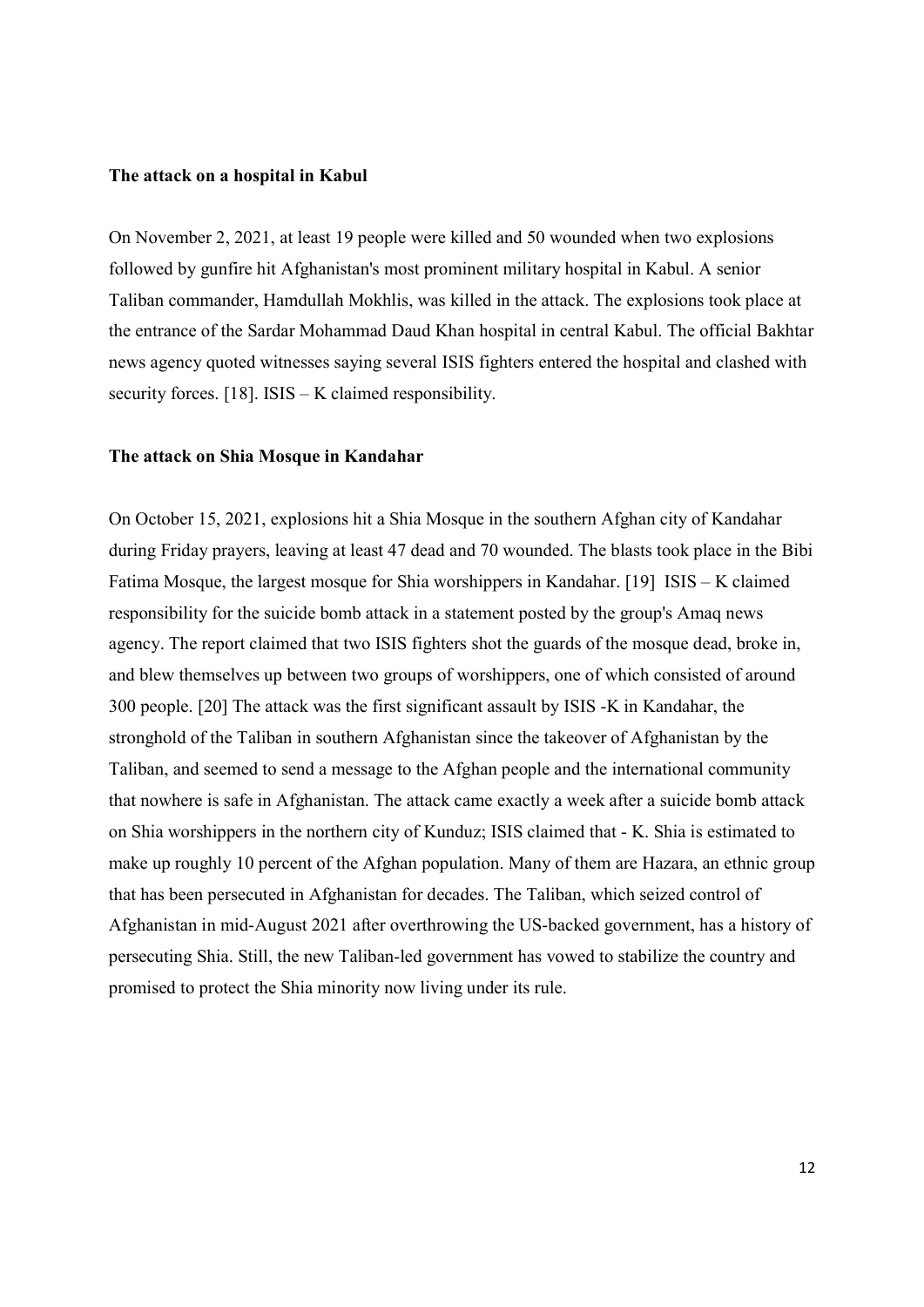### The attack on Shia Mosque in Kunduz

An Islamic State suicide bomber struck at a Shia Mosque on October 8, 2021, in Kunduz province during the weekly Friday prayer service. At least 46 people have been killed and more than 140 wounded. [21] ISIS claimed responsibility for the suicide bombing in a statement carried by the Amaq news agency. In its claim of responsibility, identified the bomber as a Uighur Muslim, saying the attack targeted both Shias and the Taliban for their purported willingness to expel Uighurs to meet demands from China. [22]

### The attack on Eidgah Mosque in Kabul

On October 3, 2021, an explosion ripped through a crowd outside the entrance of the Eidgah Mosque in Kabul, leaving several people dead. The Blast targeted the mosque where a funeral service was being held for the mother of Taliban spokesman Zabihullah Muhajid, and the explosion appeared to be targeting senior Taliban leadership. [23] ISIS-K claimed responsibility for the Blast, saying in a Telegram post that one of their fighters "managed to penetrate a security barrier which surrounded a Taliban funeral council and detonated his explosive belt." Amaq News — the Islamic State's news agency — also said the incident "coincided with a series of bombings and other attacks carried out by ISIS during the past days." [24] The area around the mosque was cordoned off by the Taliban, who maintained a heavy security presence, and three suspects were arrested following the explosion. [25]

### The attack on Kabul airport

On August 26, 2021, days before the final U.S. pullout in Afghanistan, ISIS-K committed a suicide bombing at Kabul international airport. The bombing killed 13 U.S. service members and up to 170 Afghans, becoming the deadliest day for the U.S. military in Afghanistan since 2011. ISIS-K claimed responsibility for the attack and said that the suicide bomber came from the province of Logar. ISIS-K's bombing was not just an attack on U.S. forces but also a challenge to the Taliban and highlighted the threats presented by the group. The U.S. Defense Department announced that an ISIS-K "facilitator" named Kabir Aidi was killed in a U.S. drone strike in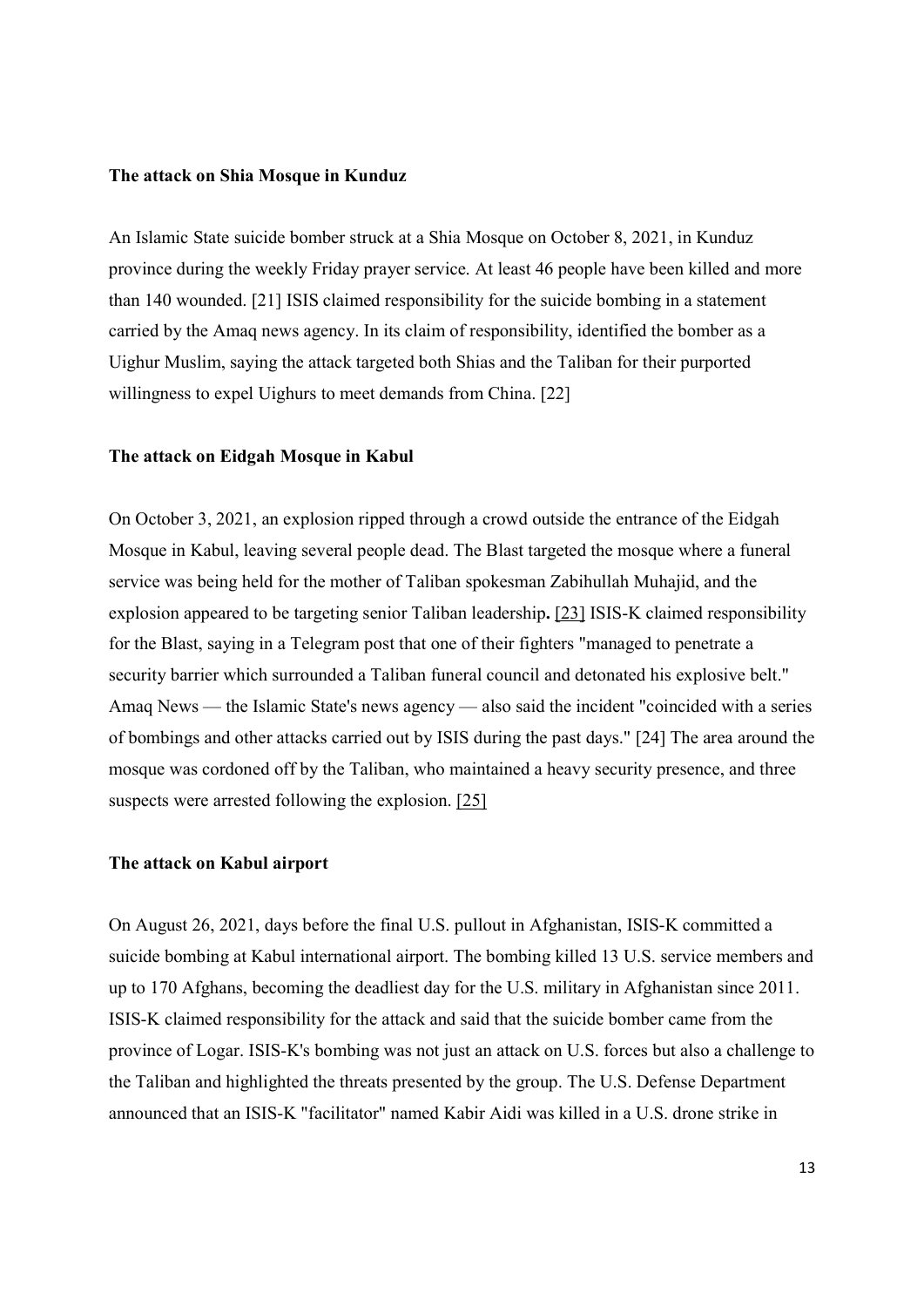Nangahar on August 27. The Pentagon said Aidi was "directly connected" to the suicide attack at Kabul airport.

# The terror campaign in Jalalabad The September 18 – 19, 2021, attacks in Jalalabad

In Afghanistan, the eastern city of Jalalabad has seen a spate of attacks against the Taliban by the ISIS-K. Several Taliban fighters have been killed in ISIS – K attacks. In response, the Taliban have carried out crackdowns in Nangarhar province. [26] Through ISIS' official Amaq media outlet, the group said that it had killed 35 Taliban members in blasts on September 18 and 19. The group also claimed that "Caliphate soldiers targeted a member of the Taliban militia with pistol shots, which led to his death." [27]

### The September 22, 2021 attacks in Jalalabad

In Jalalabad, Taliban fighters and vehicles were attacked on September 22, 2021, killing at least two Taliban fighters and three civilians. In one attack, gunmen opened fire on a Taliban vehicle at a local gas station in the provincial capital of Jalalabad, killing two fighters and a gas station attendant, and a child. Another child was killed, and two Taliban were wounded in a separate attack — a bombing of another vehicle. Another bombing of a Taliban vehicle in Jalalabad also wounded a person nearby. No one claimed responsibility for the attacks, although the ISIS group took responsibility for similar attacks in Jalalabad.

### The October 2, 2021 attack in Jalalabad

On October 2, 2021, shooters shot and killed two Taliban fighters and two civilians in the city of Jalalabad. Two other civilians were wounded in the attack. No one claimed responsibility for the shooting, but the ISIS group, which has a strong presence in Nangarhar and considers the Taliban an enemy. [28] ISIS-K, has been active in the province of Nangahar, of which Jalalabad is the capital, since 2015. Last year it staged a raid on Jalalabad's prison -- allowing dozens of prisoners to escape.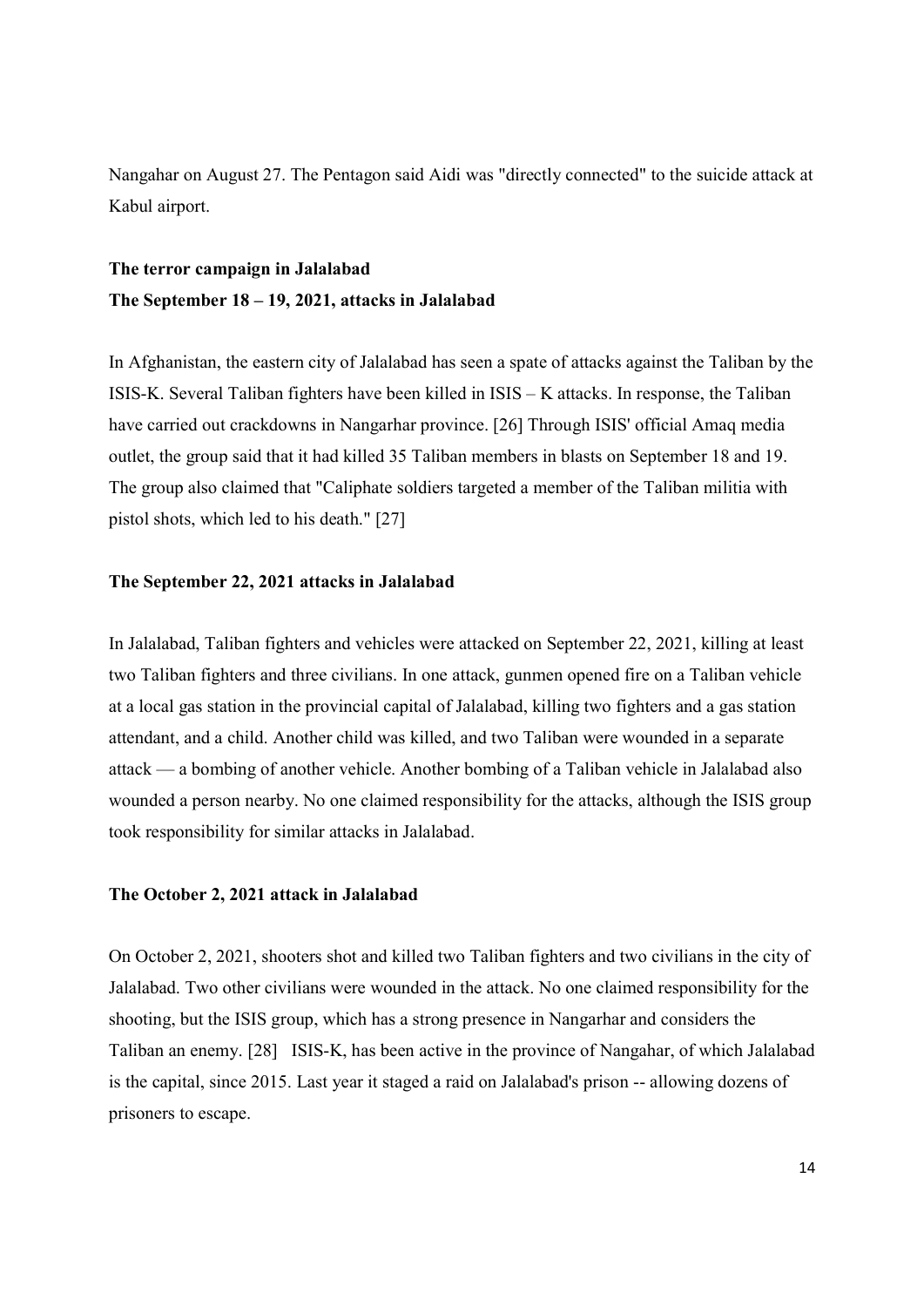### The Taliban and the threat of "infiltrators."

The Taliban leadership has repeatedly warned of impostors and criminals joining the group to harm its image. The supreme leader of the Taliban, Haibatullah Akhunzada, has warned the group that there may be "unknown" entities among their ranks who are "working against the will of the government." The warning came in a statement attributed to Akhunzada that was circulated widely on Taliban social media accounts. [29]. In September 2021, acting Defense Minister Mullah Mohammad Yaqoob, the son of Taliban founder Mullah Mohammad Omar, raised concerns in an audio message. "There are some bad and corrupt people who want to join us … to fulfill their interest or to defame us and make us look bad," he said. [30]

### The Taliban and the threat of former security personnel

The Wall Street Journal said hundreds of thousands of US-trained former Afghan republic intelligence officers, soldiers, and police personnel are unemployed and afraid for their lives despite pledges of amnesty from the Taliban, and some of them are joining ISIS -K to fight the Taliban. ISIS-K is eagerly absorbing these US-trained recruits, given their vast expertise in intelligence-gathering and warfare techniques, potentially strengthening the extremist organization's ability to contest the Taliban rule. [31]

### The National Resistance Front (NRF)

The first signs of armed resistance to the Taliban have come from the Panjshir Valley with the Tajik population, which held out against the Soviets and the Taliban under the leadership of the mujahedeen commander Ahmad Shah Massoud ("the lion of Panjshir") a generation ago. The man leading the current armed resistance to the Taliban is Ahmad Massoud, the 32-year-old son of Ahmad Shah Massoud. [32] The resistance fighters of the National Resistance Front (NRF) were surrounded by the Taliban, cut off phone and internet communications and supplies, and had no outside support. The resistance in Panjshir was short and unorganized, and the NRF sacrificed the lives of Panjshiris in a battle that they could 't win. Since then, the Taliban have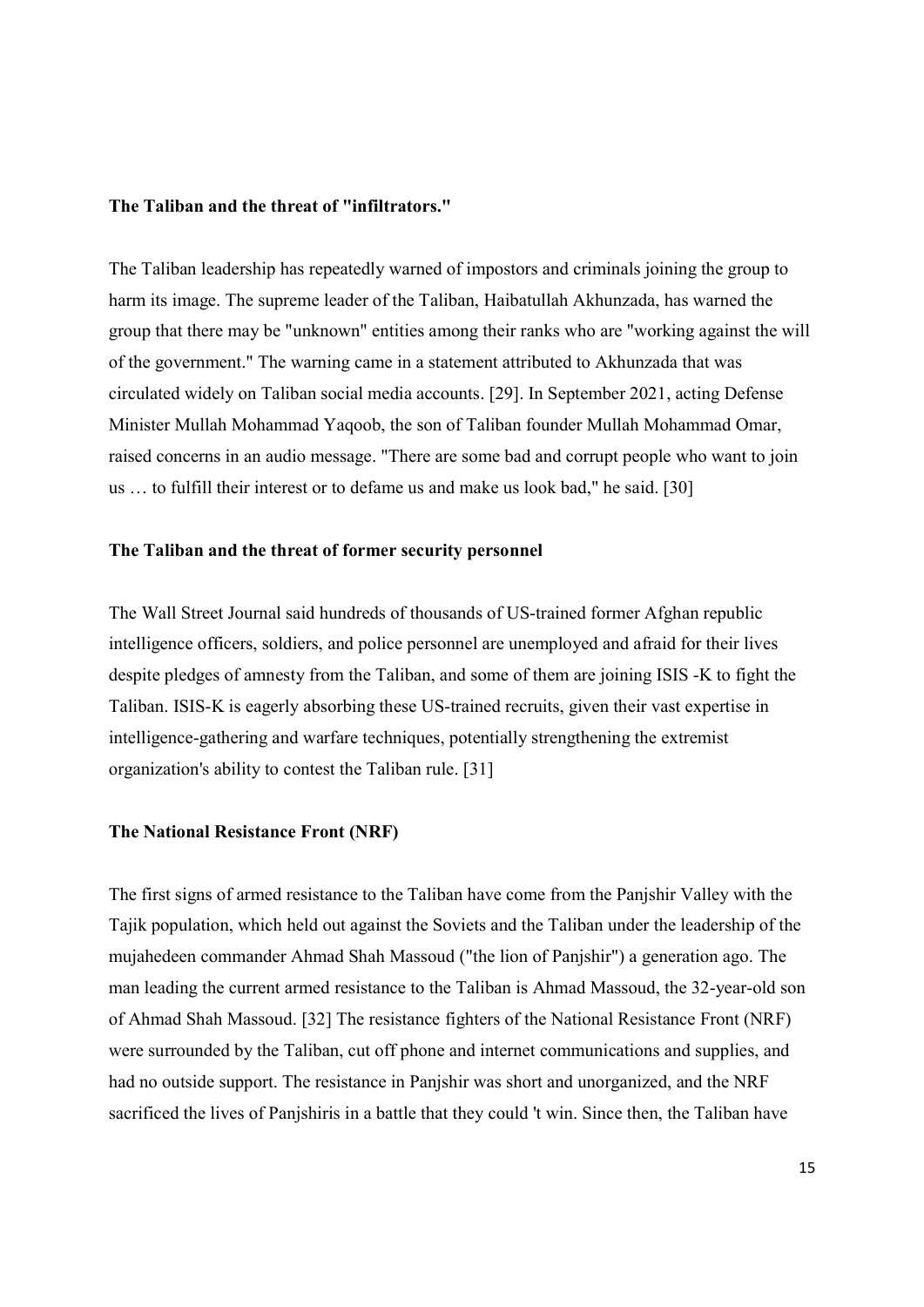been ruthless in crushing opposition, detaining, and in some cases killing people associated with the NRF. The Taliban announced they had taken control of the resistance holdout on September 6, 2021, a day before announcing the makeup of their new interim government, and the capture of Afghanistan's Panjshir Valley was a political and propaganda victory for the Taliban. Elements of the National Resistance Front (NRF) claimed that the resistance forces had shifted from conventional to guerrilla warfare, taking refuge in the mountains. But most of the leaders of Afghanistan's armed resistance against the Taliban have left the country and are regrouping in Tajikistan. They represent Afghanistan's ethnic and religious identities—Sunni, Shiite, Pashtun, Tajik, Uzbek, and Hazara. The resistance comprises three broad categories: supporters of Saleh and Massoud's National Resistance Front, former officers, including generals of the Afghan National Defense and Security Forces, senior officials of the former defense and interior ministries, and former ministers and deputy ministers. Among the leaders are Panjshir Valley commander and leader of the National Resistance Front, Ahmad Massoud, Amrullah Saleh, the ex-VP and self-proclaimed acting president of Afghanistan, and Abdul Latif Pedram, the leader of the Afghan National Congress Party. Tajik President Emomali Rahmon is keen to present himself as a defender of Afghanistan's ethnic Tajiks, the second largest ethnic group in Afghanistan, many of whom are opposed to the Taliban. In a symbolic gesture, Tajik President Emomali Rahmon, last month, conferred Tajikistan's highest honor on Ahmad Massoud's father – Ahmad Shah Massoud, the "Lion of Panjshir," revered for holding out against the Taliban, who was assassinated by Al Qaeda suicide bomber on September 9, 2001. [33]

### The Taliban response

ISIS – K activities in Nangarhar province led to Taliban crackdowns there and in other parts of the country. On October 1, 2021, Taliban fighters raided a hideout of the Islamic State group north of the Afghan capital, killing and arresting an unspecified number of militants. Taliban spokesman Bilal Karimi said that the raid took place in the city of Charikar in Parwan province. The attack followed an arrest by the Taliban of two ISIS – K members linked to a roadside bombing that targeted their vehicle in the city, wounding four fighters. The two were questioned, and the information they provided helped the Taliban identify the hideout, he added. [34] Taliban's spokesman Zabihullah Mujahid told a news conference on November 10,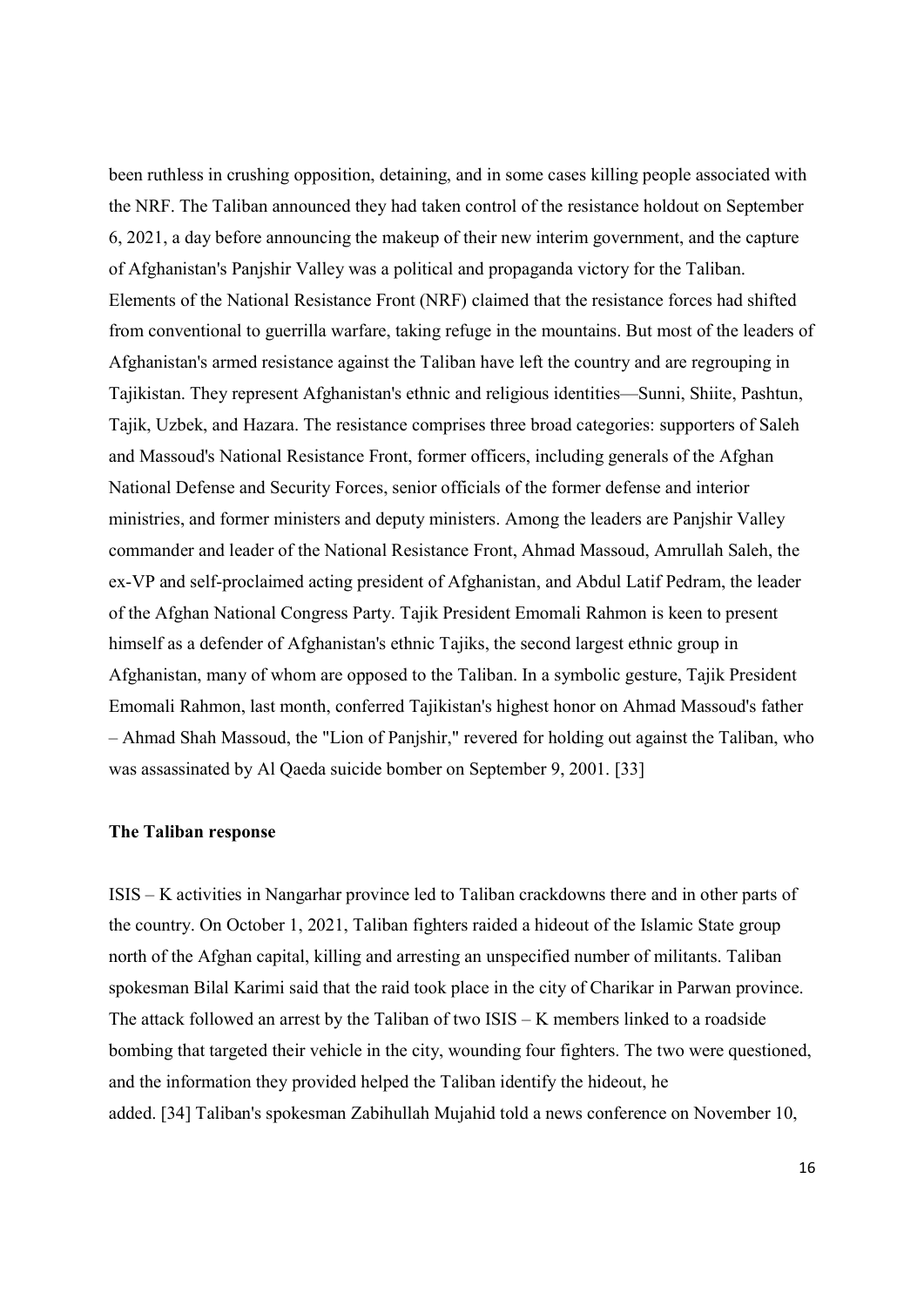2021, that ISIS – K was "not a great threat," adding that around 600 members or sympathizers had been arrested since the Taliban seized control of the country in mid-August 2021. He said there were key figures, financial supporters, and even a few women among those captured, who would be questioned by other women. [35]. On November 15, 2021, the Taliban have launched a crackdown on suspected ISIS – K hideouts in at least four districts of Kandahar province southern Afghanistan. Taliban provincial police chief Abdul Ghafar Mohammadi said that four ISIS – K fighters had been killed and ten arrested. One of them blew himself up inside a house," he said. A member of the Taliban intelligence agency told AFP at least three civilians were killed in operation. [36] In recent months, the Taliban has expanded its recruitment to fulfill a pledge to maintain security in the country.

### Conclusion

Since the Taliban takeover of Afghanistan in mid-August 2021, there has been an increase in ISIS – K militants targeting Taliban members. The ISIS – k is mainly based in eastern Nangarhar province, but the group has ramped up attacks across Afghanistan since the Taliban takeover. The rise in violence has raised the specter of a broader conflict between the two extremist groups. ISIS – k will attempt to take advantage of the political instability and lack of counterterrorism efforts following the U.S. withdrawal to challenge Taliban control. The potency of the ISIS threat is undeniable, and its immediate aim is to destabilize the Taliban and shatter the group's image as a guardian of security. The Taliban shifted from terrorism to governance and played the state's role. The growing security challenges come at a time of an economic meltdown, as the Taliban struggles to run the country without the massive foreign aid given to the US-backed government they toppled. [37] With the Taliban potentially having to soften its rule for the sake of international legitimacy and to unfreeze Afghanistan's financial assets, a move that could alienate hardliners, ISIS-K could well promote itself as the only movement in the country dedicated to an 'Islamic caliphate.' Furthermore, ISIS -K propaganda to deny the Taliban legitimacy could further attract hardline defectors to the group. [38]. Under the "Doha accord," the Taliban guaranteed that Afghanistan would not become a haven for terrorist groups threatening the U.S. or its allies. The Taliban have tried to downplay the threat played by ISIS in the country and described them as a fringe group with no mainstream appeal. The Taliban said it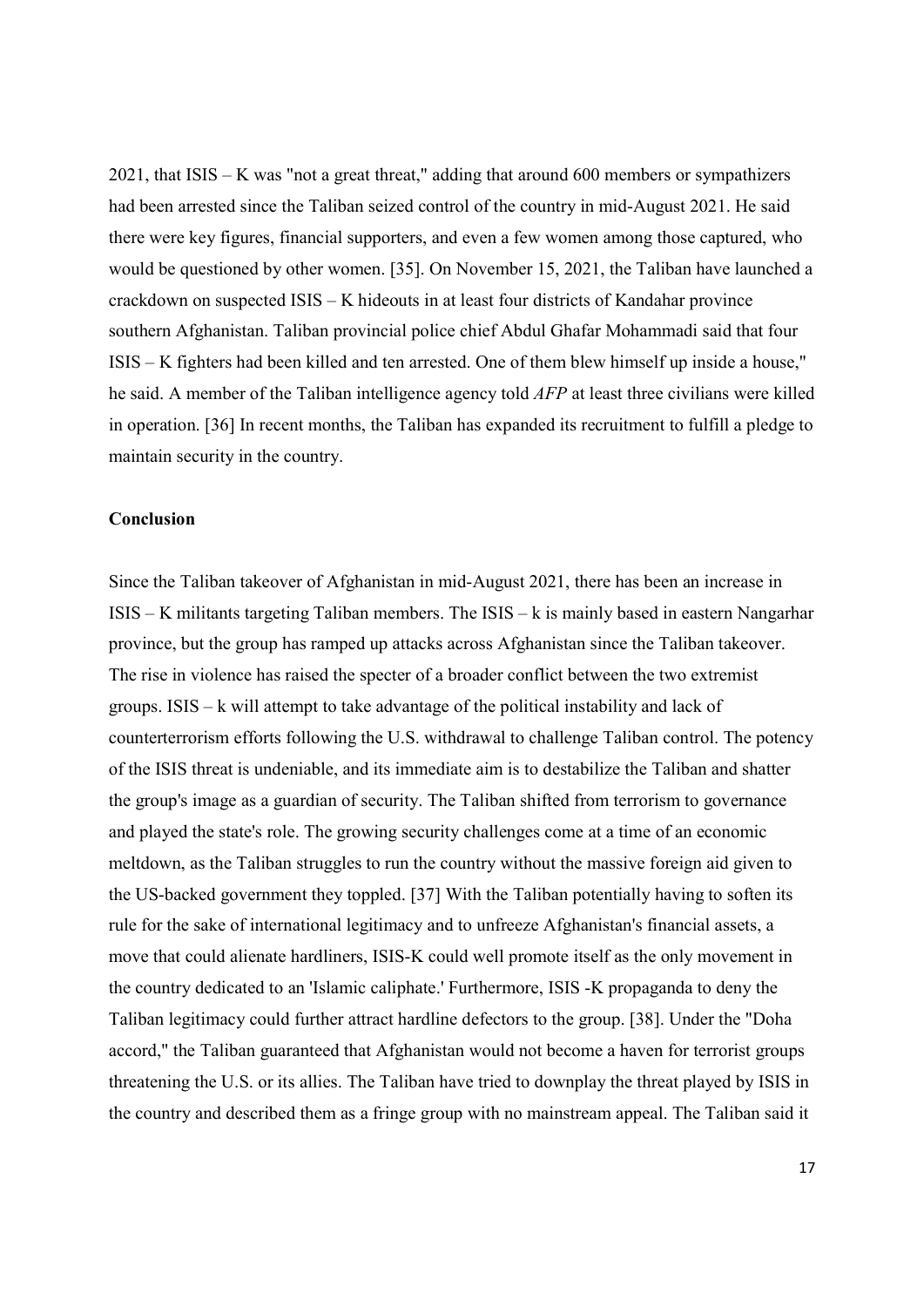could be easily neutralizing ISIS to highlight their claim that they can govern Afghanistan and guarantee the public's safety. ISIS -K's terror campaign in Afghanistan could indicate that they are sending a message to the international community that they are far from being defeated and that they are willing to further expand their footprint across Afghanistan and beyond. [39]. Minority groups such as Shia Hazara and Uzbek and Tajik ethnic groups are already under pressure in Taliban-controlled Afghanistan. These groups eventually mobilized to protect themselves and operate against the Taliban regime. ISIS - K will likely continue to plan and conduct attacks and expand recruitment efforts. Recent ISIS – K activities highlight the importance of maintaining robust counterterrorism and intelligence collection in the region despite the U.S. withdrawal from Afghanistan. Although ISIS – K does not immediately and directly threaten the U.S. homeland and Europe, it does pose an acute threat to U.S. and E.U. regional interests and will likely contribute to instability and a growing terrorist ecosystem in Afghanistan shortly. [40]

## Reference

[1] The Taliban and Isis: Relationship and difference between them explained and what it means for Afghanistan.

[2] Ibid.

[3] Taliban Say No al-Qaeda or ISIS in Afghanistan, Asharq Al Awsat, September 21, 2021.

[4] Bomb hits mosque in Afghanistan, wounds at least 15: Taliban, The New Arab, November 12, 2021.

[5] U.N.: ISIS now in all Afghan provinces, Taliban responding with extrajudicial killings, Al Arabiya, November 17, 2021.

[6] Ibid.

[7] Afghanistan: Mosque in Nangarhar province hit by Blast, Al Jazeera, November 12, 2021. [8] Explainer: Can the Taliban suppress the potent ISIS threat in Afghanistan? Al Arabiya, October 12, 2021.

[9] Jennifer Bell, The Taliban and ISIS: A history of their fallout, Al Arabiya, September 20, 2021.

[10] The Taliban and Isis: Relationship and difference between them explained and what it means for Afghanistan, Inews, August 30, 2021.

[11] Bruce Golding, What is ISIS-K? What to know about the terrorist group in Afghanistan, New York Post, August 26, 2021.

[12] Sayed Jalal Shajjan, How IS-K's resurgence in Afghanistan threatens the Taliban's grip on power, November 15, 2021.

[13] By 2020, ISIS-K's estimated membership was reduced to between 1,500 and 2,200. [14] Bruce Golding, What is ISIS-K? What to know about the terrorist group in Afghanistan, New York Post, August 26, 2021.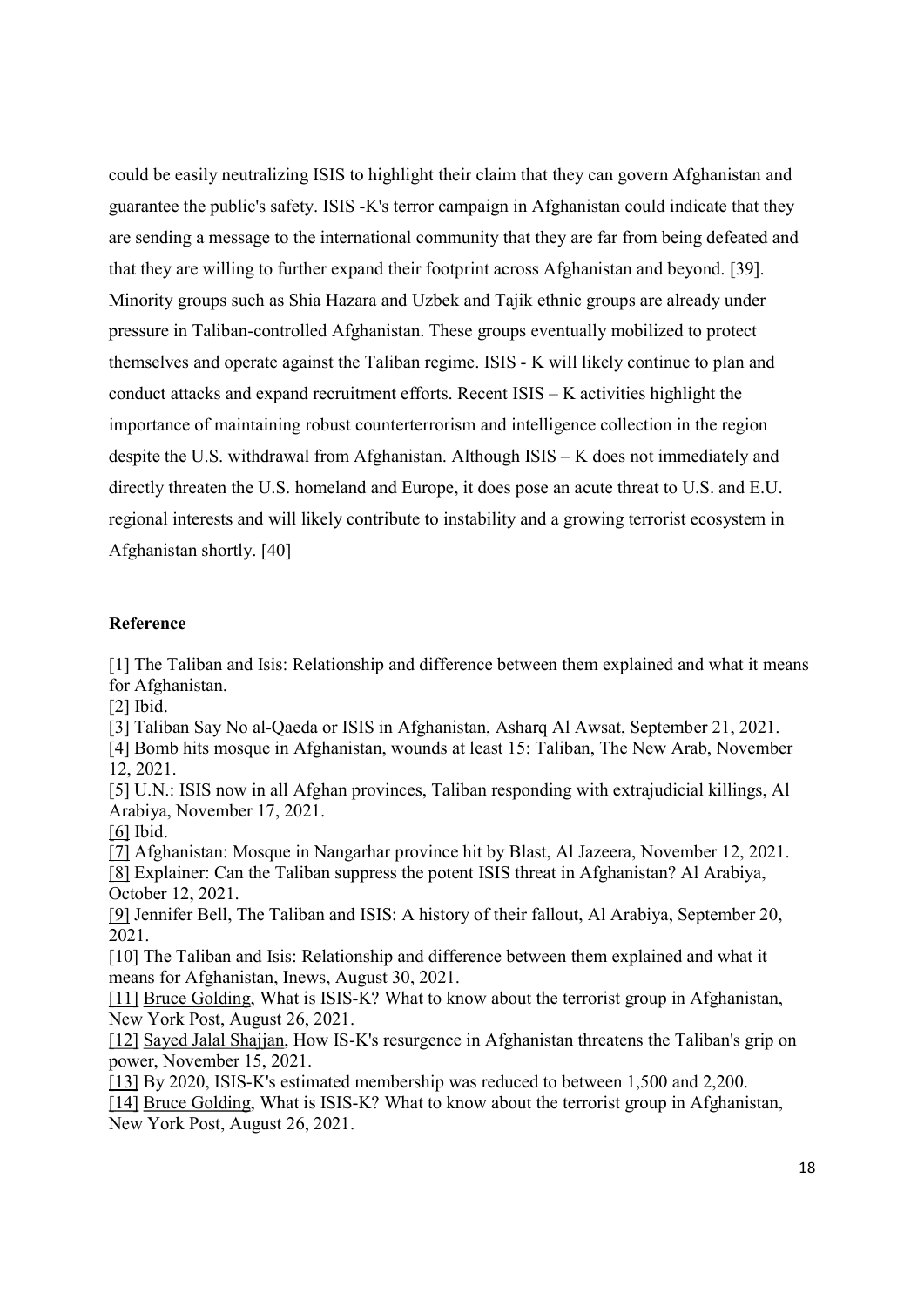[15] At least one killed as minibus hit by bomb in Afghan capital Kabul, Al Arabiya, November 13, 2021.

[16] ISIS claims killing of Afghan journalist in Kabul minibus bomb attack, Al Arabiya, November 15, 2021.

[17] At least three killed in Blast at Afghanistan mosque, Al Arabiya, November 12, 2021.

[18] Taliban security official says 15 people killed, 34 wounded in Kabul hospital blasts, Al Arabiya, November 2, 2021.

[19] Deadly explosion hits Shia Mosque in Afghanistan's Kandahar, Al Jazeera, October 15, 2021.

[20] ISIS claims responsibility for mosque attack in Afghan city of Kandahar, Al Arabiya, October 15, 2021.

[21] At least 100 dead, wounded in Afghan mosque blast: Taliban official, Al Arabiya, October 8, 2021.

[22] Afghanistan: Dozens killed in suicide bombing at Kunduz Mosque, Al Jazeera. October 8, 2021.

[23] Deadly explosion targets memorial service near Kabul Mosque, Al Jazeera, October 3, 2021.

[24] Blast targeting Kabul Mosque leaves 'a number of civilians dead,' Taliban spokesman says, CNN, October 4, 2021.

[25] Deadly explosion targets memorial service near Kabul Mosque.

[26] Afghanistan: Several dead as blasts rock Jalalabad and Kabul, Al Jazeera, September 19, 2021.

[27] Tim Lister, ISIS affiliate claims spate of attacks on Taliban in Afghan city of Jalalabad, CNN, September 24, 2021.

[28] Gunmen Kill 2 Taliban, 2 Civilians in Eastern Afghan City, Asharq Al Awsat, October 2, 2021.

[29] Afghanistan: Taliban leader warns of infiltrators, Al Jazeera, November 4, 2021.

[30] Afghanistan: Taliban leader warns of infiltrators, Al Jazeera, November 4, 2021.

[31] Afghan spies and soldiers turn to ISIS after U.S. exit: Reports, Al Arabiya, November 2, 2021.

[32] Carlotta Gall and Adam Nossiter, Budding Resistance to the Taliban Faces Long Odds, The New York Times, September 17, 2021.

[33] Afghan resistance has sanctuary in Tajikistan, but fighting Taliban a 'non-viable prospect', France 24, October 4, 2021.

[34] Taliban, say they have raided I.S. hideout north of Kabul. Ahram online, October 1, 2021. [35] ISIS in Afghanistan' under control': Taliban, Al Arabiya, November 10, 2021.

[36] Taliban launch operation against the Islamic State in southern Afghanistan, The new Arab, November 15, 2021.

[37] Deadly explosion targets memorial service near Kabul Mosque, Al Jazeera, October 3, 2021.

[38] Sayed Jalal Shajjan, How IS-K's resurgence in Afghanistan threatens the Taliban's grip on power, November15, 2021.

[39] Afghanistan: Dozens killed in suicide bombing at Kunduz Mosque, Al Jazeera. October 8, 2021.

[40] Examining Extremism: Islamic State Khorasan Province (ISKP), Center for Strategic and International Studies (CSIS), September 8, 2021.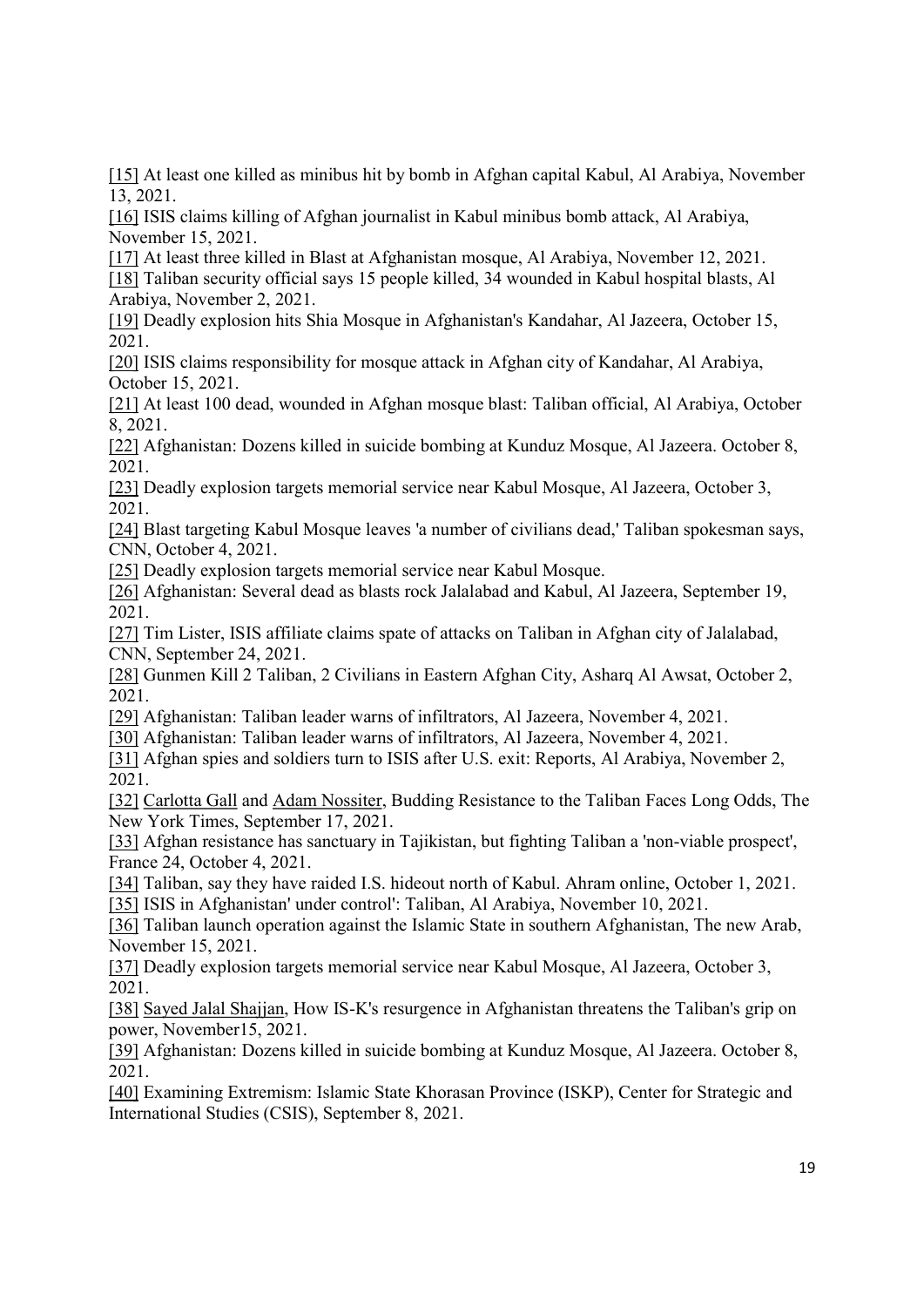## Literature & Sources

Afghanistan: dozens killed in a suicide bombing at Kunduz Mosque, Al Jazeera. October 8, 2021.

Afghanistan: Mosque in Nangarhar province hit by the Blast, Al Jazeera, November 12, 2021. Afghan resistance has sanctuary in Tajikistan but fighting Taliban is a 'non-viable prospect,' France 24, October 4, 2021.

Afghanistan: Several dead as blasts rock Jalalabad and Kabul, Al Jazeera, September 19, 2021. Afghan spies and soldiers turn to ISIS after U.S. exit: Reports, Al Arabiya, November 2, 2021.

Afghanistan: Taliban leader warns of infiltrators, Al Jazeera, November 4, 2021.

Afghanistan: Taliban leader warns of infiltrators, Al Jazeera, November 4, 2021.

At least one killed as minibus hit by bomb in Afghan capital Kabul, Al Arabiya, November 13, 2021.

At least three killed in Blast at Afghanistan mosque, Al Arabiya, November 12, 2021. At least 100 dead, wounded in Afghan mosque blast: Taliban official, Al Arabiya, October8, 2021.

Blast targeting Kabul Mosque leaves 'a number of civilians dead,' Taliban spokesman says, CNN, October 4, 2021.

Bomb hits mosque in Afghanistan, wounds at least 15: Taliban, The New Arab, November 12, 2021.

Bruce Golding, what is ISIS-K? what to know about the terrorist group in Afghanistan, New York Post, August 26, 2021.

By 2020, ISIS-K's estimated membership was reduced to between 1,500 and 2,200.

Carlotta Gall and Adam Nossiter , budding resistance to the Taliban Faces Long Odds, The New York Times, September 17, 2021.

Deadly explosion hits Shia Mosque in Afghanistan's Kandahar, Al Jazeera, October 15, 2021. Deadly explosion targets memorial service near Kabul Mosque, Al Jazeera, October 3, 2021. Examining extremism: Islamic State Khorasan Province (ISKP), Center for Strategic and International Studies (CSIS), September 8, 2021.

Explainer: can the Taliban suppress the potent ISIS threat in Afghanistan? Al Arabiya, October 12, 2021.

Gunmen kill 2 Taliban, 2 civilians in eastern Afghan city, Asharq Al Awsat, October 2, 2021. ISIS claims killing of Afghan journalist in Kabul minibus bomb attack, Al Arabiya, November 15, 2021.

ISIS claims responsibility for mosque attack in the Afghan city of Kandahar, Al Arabiya, October 15, 2021.

ISIS in Afghanistan' under control': Taliban, Al Arabiya, November 10, 2021.

Jennifer Bell, the Taliban, and ISIS: a history of their fallout, Al Arabiya, September 20, 2021. Sayed Jalal Shajjan, how IS-K's resurgence in Afghanistan threatens the Taliban's grip on power, November 15, 2021.

Taliban launch operation against the Islamic State in southern Afghanistan, The New Arab, November 15, 2021.

Taliban say no al-Qaeda or ISIS in Afghanistan, Asharq Al Awsat, September 21, 2021. Taliban, say they have raided I.S. hideout north of Kabul. Ahram online, October 1, 2021.